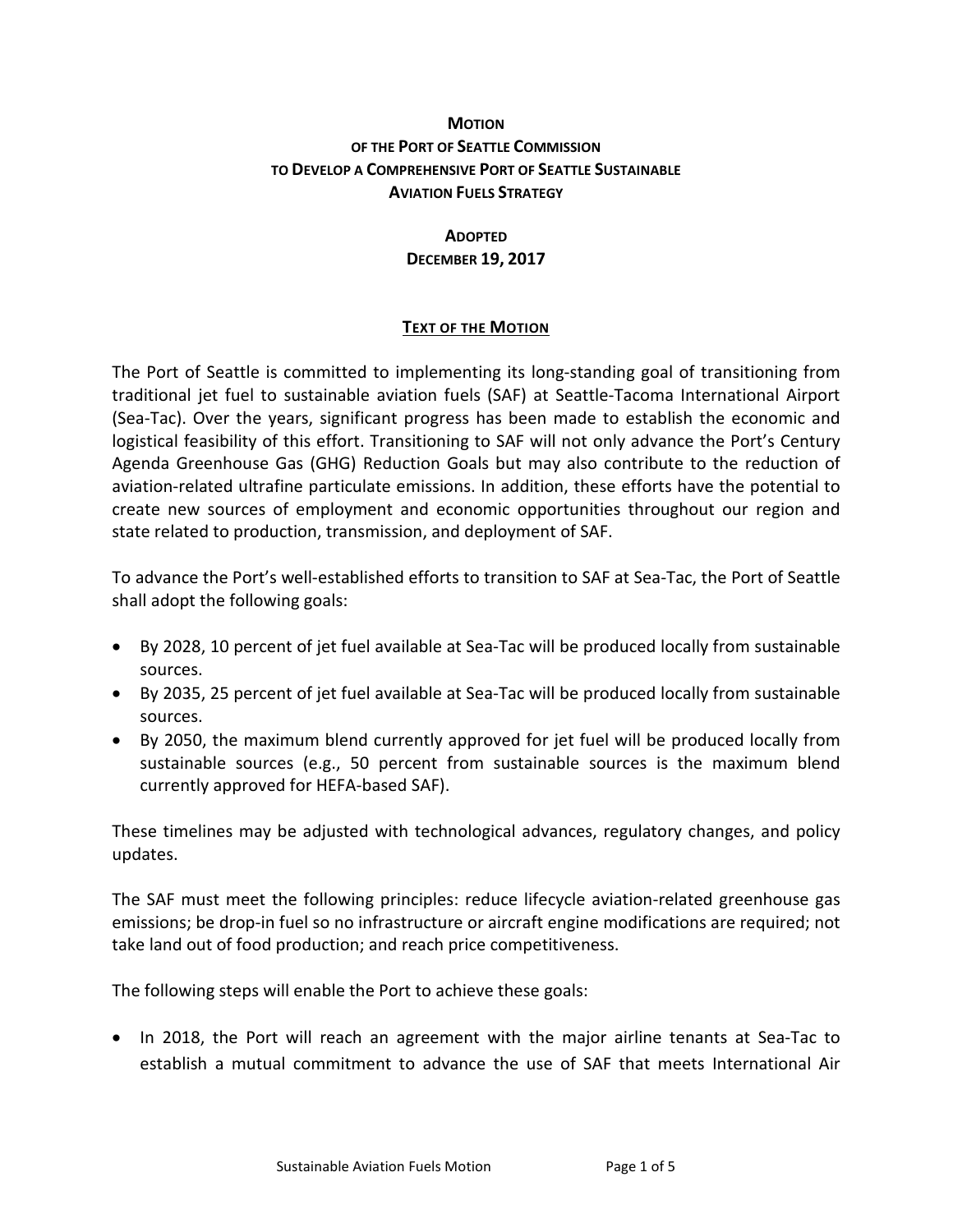Transportation Association (IATA) and ASTM International fuel standards and protocols to ensure safe and effective use.

- Create a market signal to facilitate the establishment of a domestic/local source of SAF at a commercially competitive rate.
- Ensure a commitment from the airlines that they will use SAF preferentially to meet goals established in the motion as long as there is a commercially competitive supply.
- Drive initiatives to ensure cost competitiveness for SAF through a variety of methods that are not mutually exclusive, including:
	- o Work with airlines to support state and federal legislation establishing a costeffective Low Carbon Fuel Standard (LCFS) consistent with bills, executive orders, policies and regulations implemented in the States of California and Oregon and the Province of British Columbia; or similar provision that includes options for aviation tax credits as well as renewable diesel for marine and on-road use.
	- o Work with airlines to advocate to the Federal Aviation Administration (FAA), federal and state legislators, regulatory agencies, industry groups, and other partners for use of airport revenues to offset costs of SAF through their co-benefits.
	- o Work with airlines to advocate to the FAA for new grant programs, or to adjust existing Voluntary Airport Low Emissions (VALE) grant programs to support SAF through their co-benefits.
	- o Seek mutual financial investments with the Port and its partners.
	- o To help create the demand for renewable diesel, which can be an important part of making the market demand for SAF, the Port shall work with the following partners including, but not limited to: Washington State Ferries, cruise lines, tug boat operators, other harbor craft, truck operators, fishing boats, the United States Coast Guard, and the Department of Defense.

### **STATEMENT IN SUPPORT OF THE MOTION**

The Century Agenda of the Port of Seattle includes the goals of reducing Scope 3 GHG emissions, which include aviation-related emissions at Sea-Tac, by 50 percent by 2030 and to meet increased energy needs through conservation and renewable sources.

As the operator of the region's largest commercial airport and an engine for economic vitality, the Port of Seattle is engaging in partnerships with the aviation industry to achieve these important environmental and community goals. The ambitious nature of the following goals is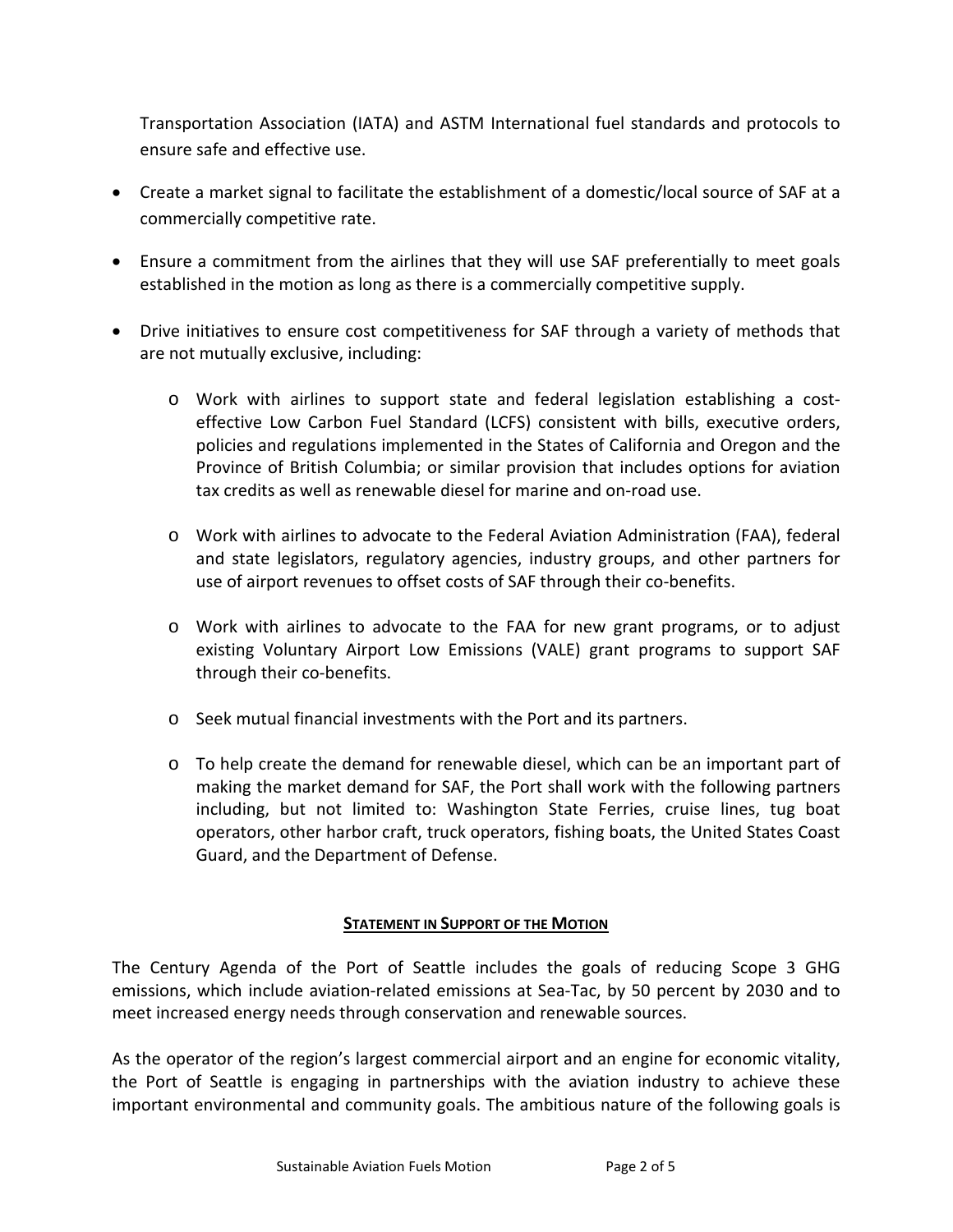only matched by the fact that Sea-Tac has been the fastest growing airport in the United States for the past three years.

The use of SAF has been demonstrated as an effective means of reducing lifecycle greenhouse gas emissions, particulate emissions, and reliance on fossil fuel.

In addition, recent studies have indicated that SAF might reduce aircraft emissions of ultrafine particles (UFPs), which would bring additional benefits to local communities. UFPs, which derive from a variety of sources, could have detrimental impacts on air quality and human health. The Port is supporting efforts to study whether and how much UFP emissions result from aviation activities and the potential improvements generated by using SAF in order to help direct policy and solutions to improve the quality of life for local communities.

As stated by the International Civil Aviation Organization (ICAO), global aviation generates approximately 2 percent of global GHG emissions and is forecast to grow to 5 percent by 2050. While most industries have a range of cost-effective options available to reduce carbon emissions, aviation does not. For the foreseeable future, there is no alternative to liquid fuels for jet aircraft. The single largest opportunity to decarbonize air travel is to replace conventional, fossil-based jet fuel with SAF. However, SAF commercialization is still in its infancy.

These fuels are not widely produced and if used at Sea-Tac today, they would currently need to be imported to Washington State by truck, rail, or barge. The fuel must then be blended with regular petroleum-based jet fuel before it can be used in aircraft and regular fueling infrastructure.

The Port has set an ambitious goal for Sea-Tac to become the first American airport to play a market development role by aggregating demand and making SAF available to all airlines. The Port has been an early supporter of research and development efforts to chart a path to making use of SAF commercially feasible and available to airlines operating at Sea-Tac. It is also among the first airports in North America to systematically evaluate infrastructure to bring SAF to the airport and develop a commercial-scale program.

In 2011, the Sustainable Aviation Fuels Northwest study, sponsored by the Port and our partners, was completed. It stated that developing a robust sustainable biofuels industry will produce significant jobs and tax revenues and substantially reduce financial outflows from the region. While no specific projections are available for a regional biofuel industry, one national study found that producing 475 million gallons of biofuel in 2009 resulted in 23,000 jobs across the economy, \$4.1 billion in added GDP growth, \$445 million in federal tax revenues, and \$383 million for state and local governments. Feedstock production would likely represent half the direct jobs, boosting employment in rural areas and small communities. In addition, the Northwest agricultural, forest, and urban areas have significant potential biomass resources. The region also has tremendous expertise through research universities, government agencies, and industries. For example, the Pacific Northwest National Laboratory is a designated national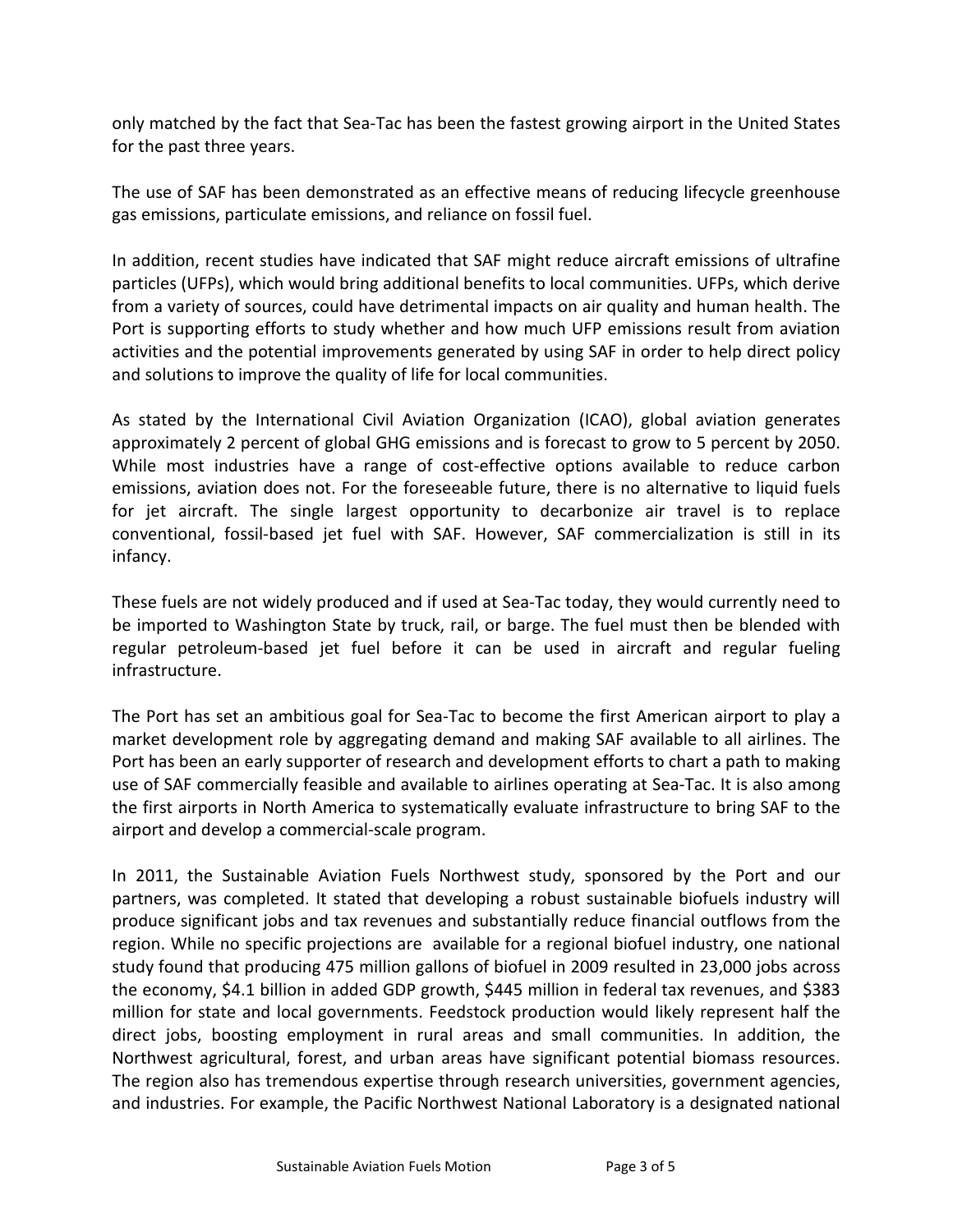research center on thermochemical conversion of biomass; and Washington State University conducts world-class research on biofuel conversion, forestry and agricultural practices. The Port will need to continue collaboration with these partners in order to develop a sustainable aviation fuels market in the Northwest.

For the past several years, the Port has been collaborating with Alaska Airlines, the Boeing Company, and other partners to work toward our goal of eventually powering every flight fueled at Sea-Tac with SAF, which has a lifecycle carbon footprint 50 to 80 percent lower than regular jet fuel. Important to this conversation is that reducing carbon dioxide emissions by using SAF also removes sulfur emissions, soot, and particulates from the air.

In 2016, the Port of Seattle, Alaska Airlines, and the Boeing Company completed a study that looked at the most cost-effective way to integrate SAF into the airport's fueling infrastructure. And this year, the Port participated with Carbon War Room-SkyNRG in a study that looked at the financing side of the supply chain.

These studies will help the Port take the next steps toward our goal of making SAF available, cost-effective, and practical for all airlines at Sea-Tac. Step by step we are building the links in the supply chain so that we can support economic development and protect the environment.

The Port of Seattle can leverage its unique position at the intersection of airlines, fuel suppliers, governments, and communities to support the scale-up of SAF. Airports can aggregate fuel demand across airlines and play an integral role in their regional economy.

Washington, Oregon, and California have worked together under the Pacific Coast Collaborative, teaming up to promote clean energy along the West Coast. Their collective work has grown the West Coast's clean energy economy more than twice as fast as the rest of the nation.

The Port adopted its 2018 state legislative agenda to support the following:

- Policies that promote use of clean energy technology and support a statewide reduction in greenhouse gas emissions, and that can be implemented in ways that leverage our state's competitiveness; maintain the efficient operation of essential public facilities such as airports and seaports; and support equity between our business partners.
- Policies that promote the use of low-carbon fuels for transportation and otherwise support the continued reduction in the cost of low-carbon energy sources to consumers in the state, including potential legislative changes to allow for electrification of large-scale transportation infrastructure.
- State support for partnership with the Port on sustainable aviation fuels, including statelevel actions intended to drive development of sustainable fuels within the state for use at in-state transportation facilities.